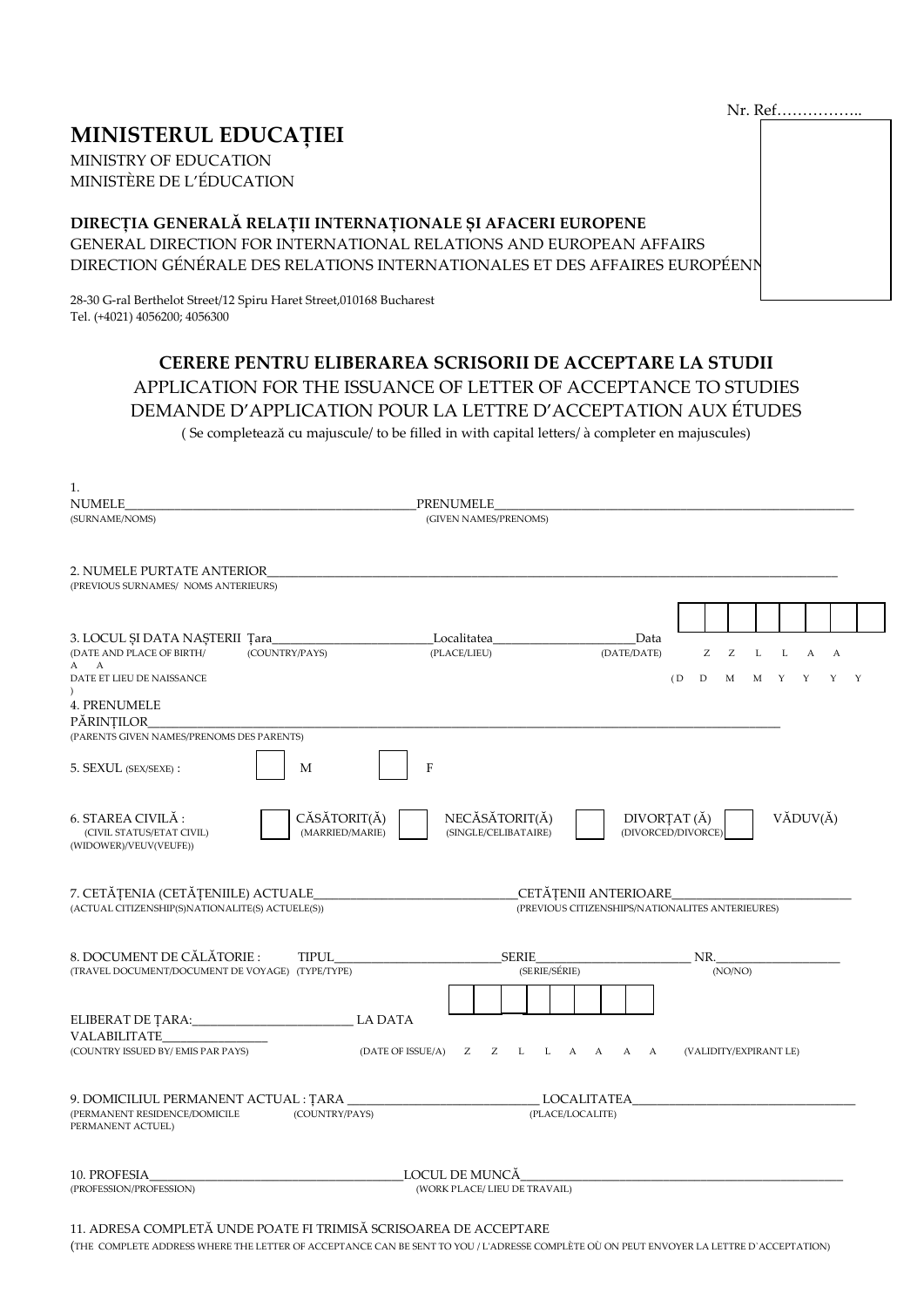#### 12. E-MAIL/ COURRIEL:

13. MOTIVAȚIA DEPLASĂRII ÎN ROMÂNIA (PURPOSE OF VISIT/BUT DE SEJOUR)

STUDII (STUDIES / ÉTUDES)

### **I. Previous education / Études précédentes (Fill in all columns which are applicable to you/ Remplissez toutes les colonnes qui vous concernent)**

\_\_\_\_\_\_\_\_\_\_\_\_\_\_\_\_\_\_\_\_\_\_\_\_\_\_\_\_\_\_\_\_\_\_\_\_\_\_\_\_\_\_\_\_\_\_\_\_\_\_\_\_\_\_\_\_\_\_\_\_\_\_\_\_\_\_\_\_\_\_\_\_\_\_\_\_\_\_\_\_\_\_\_\_\_\_\_\_\_\_\_\_\_\_\_\_\_\_\_\_\_\_\_\_\_\_\_\_\_\_

\_\_\_\_\_\_\_\_\_\_\_\_\_\_\_\_\_\_\_\_\_\_\_\_\_\_\_\_\_\_\_\_\_\_\_\_\_\_\_\_\_\_\_\_\_\_\_\_\_\_\_\_\_\_\_\_\_\_\_\_\_\_\_\_\_\_\_\_\_\_\_\_\_\_\_\_\_\_\_\_\_\_\_\_\_\_\_\_\_\_\_\_\_\_\_\_\_\_\_\_\_\_\_\_\_\_\_\_\_\_\_\_\_\_\_\_\_\_\_\_\_\_\_\_

| Certificate issued/ | Country/ | Name of School/ Nom du Lycée/université | Year of admission/ |
|---------------------|----------|-----------------------------------------|--------------------|
| Certificat reçu     | Pays     |                                         | Year of graduation |
|                     |          |                                         | Année              |
|                     |          |                                         | d'admission/Anné   |
|                     |          |                                         | e d'obtention du   |
|                     |          |                                         | diplôme            |
|                     |          |                                         |                    |
|                     |          |                                         |                    |
|                     |          |                                         |                    |

## **II. Studies applied for in Romania / Option d'études en Roumanie**

| Studies applied in        | <b>Branch</b> | High School/ | Language of  | I apply for the Romanian     |            |
|---------------------------|---------------|--------------|--------------|------------------------------|------------|
| Romania                   | /Speciality   | University   | instruction  | language course (For YES     |            |
|                           |               |              |              | you have to mention the      |            |
| Option d'études en        | Domaine       | Lycée /      | Langue       | University)                  |            |
| Roumanie                  | /Spécialité   | Université   | d'enseigneme |                              |            |
|                           |               |              | nt           | Je désire suivre le cours    |            |
|                           |               |              |              | préparatoire de langue       |            |
|                           |               |              |              | <b>Roumaine (Pour OUI il</b> |            |
|                           |               |              |              | faut mentionner              |            |
|                           |               |              |              | l'Université)                |            |
|                           |               |              |              | YES / OUI                    | NO/        |
|                           |               |              |              |                              | <b>NON</b> |
| Secondary, in the grade   |               |              |              |                              |            |
| Pré-universitaire, classe |               |              |              |                              |            |
| Undergraduate             |               |              |              |                              |            |
| Universitaire             |               |              |              |                              |            |
| <b>Master</b>             |               |              |              |                              |            |
|                           |               |              |              |                              |            |
| Postgraduate medical      |               |              |              |                              |            |
| education/ Études         |               |              |              |                              |            |
| médicales                 |               |              |              |                              |            |
| postuniversitaires        |               |              |              |                              |            |
| Ph.D.                     |               |              |              |                              |            |
| <b>Doctorat</b>           |               |              |              |                              |            |

## **III. Proficiency in other languages (please, fill in as appropriate: excellent, good, poor) Langues connues (rempli: excellent, bonne, faible)**

| Language | Writing | Speaking | Institution that issued the certificate |
|----------|---------|----------|-----------------------------------------|
| Langue   | Écrit   | Parlée   | Institution qui a émis le certificat    |
| Romanian |         |          |                                         |
|          |         |          |                                         |
|          |         |          |                                         |

**IV. Statement of the applicant / Déclaration du solliciteur**